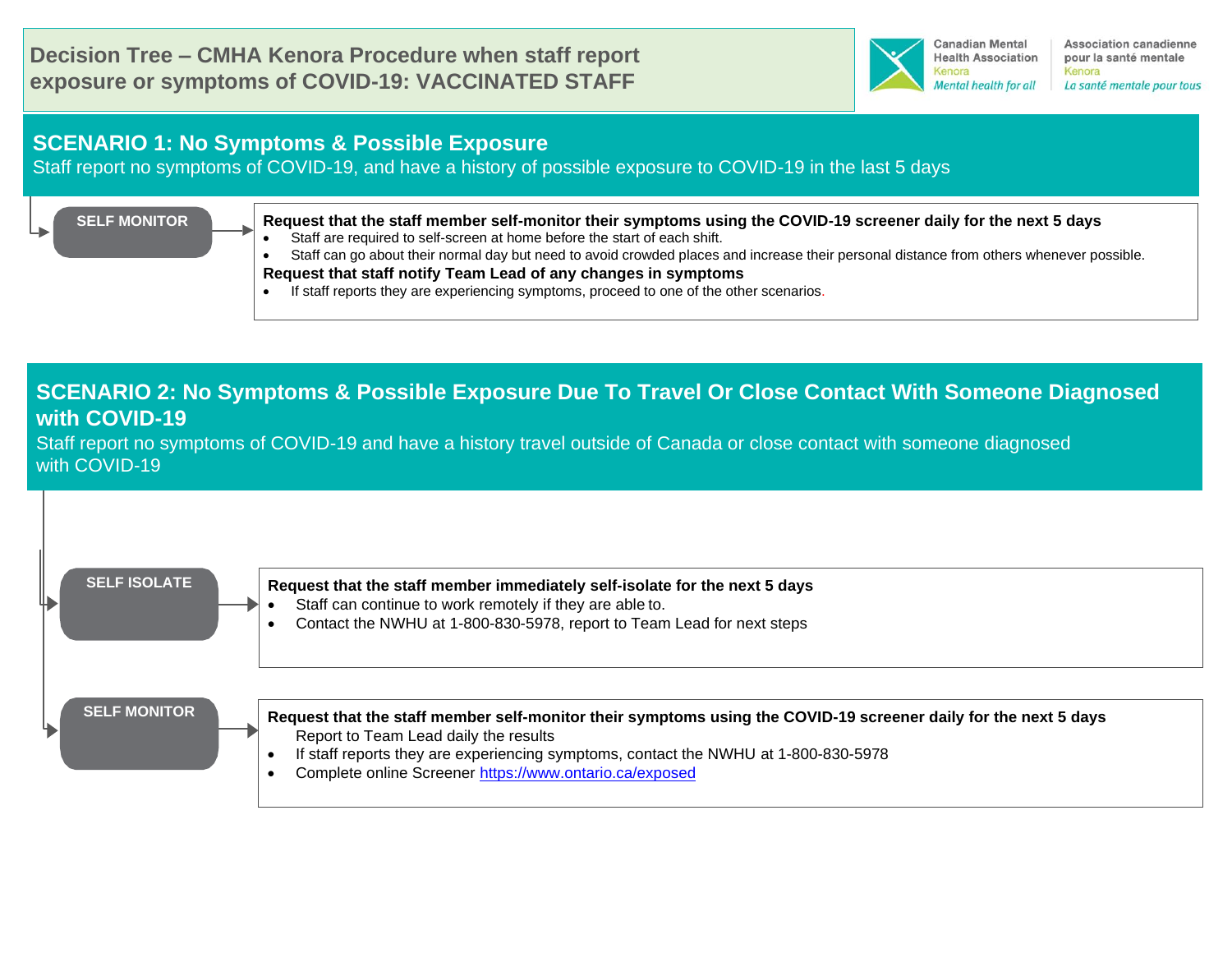#### **SCENARIO 3: Symptoms & Possible Exposure**

Staff report symptoms of COVID-19, and have a history of possible exposure to COVID-19 in the last 5 days. It is not confirmed by a positive COVID-19 test that the person they were exposed to has COVID-19 or it is not known where/when